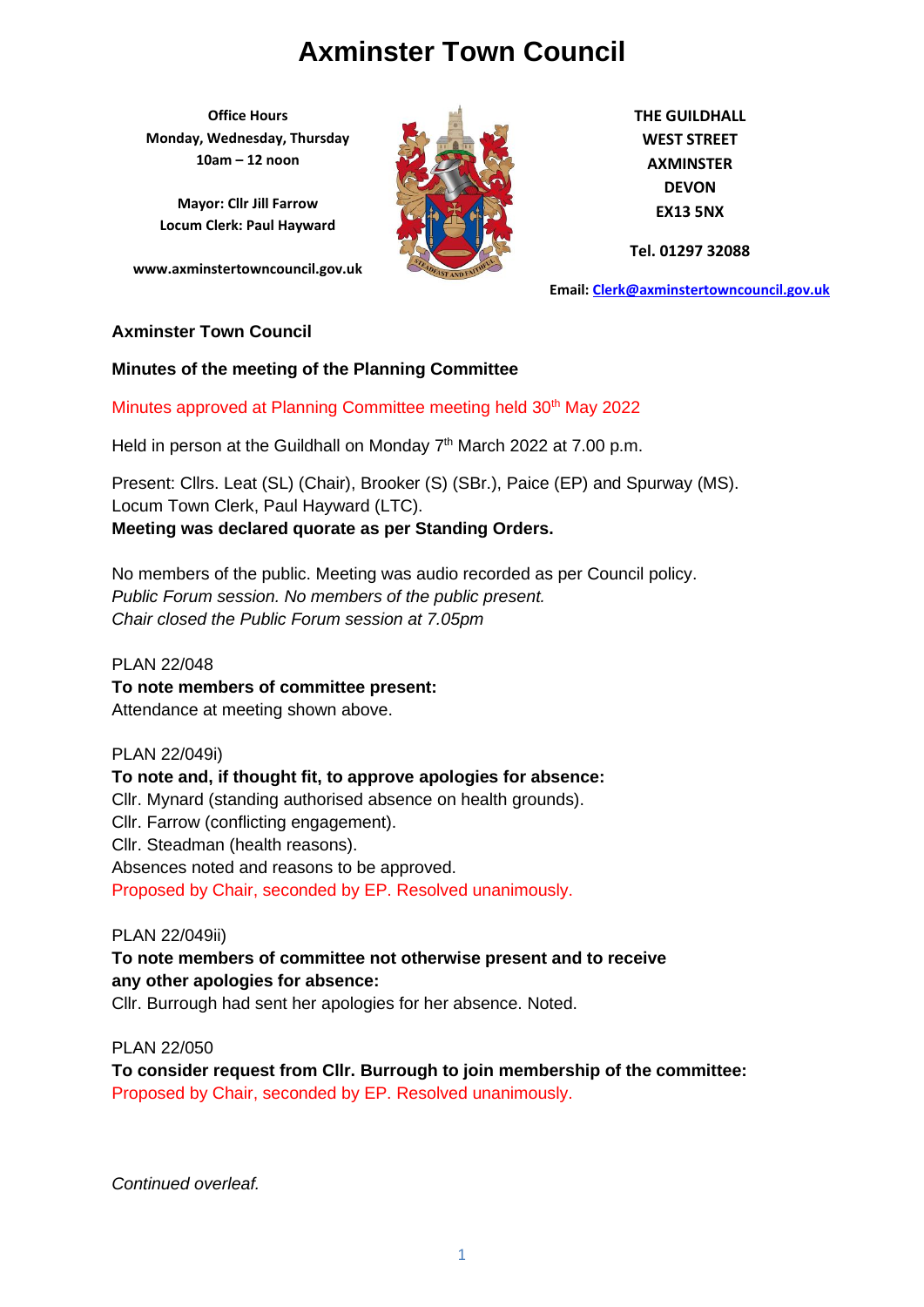**Office Hours Monday, Wednesday, Thursday 10am – 12 noon**

**Mayor: Cllr Jill Farrow Locum Clerk: Paul Hayward**

**www.axminstertowncouncil.gov.uk**



**THE GUILDHALL WEST STREET AXMINSTER DEVON EX13 5NX**

**Tel. 01297 32088**

**Email: [Clerk@axminstertowncouncil.gov.uk](file://///axm-svr-1/company/Templates/Clerk@axminstertowncouncil.gov.uk)**

### PLAN 22/051

#### **To consider election of a Vice-Chair for this committee:**

Two nominations had been received and therefore, it was proposed by Chair, seconded by EP, that both Cllrs. Brooker (S) and Steadman be elected as Joint Vice-Chair of this committee. Resolved unanimously.

### PLAN 22/052

**To receive any declarations of interest from members of the committee in relation to items of business on this agenda and to note any dispensations previously afforded:**  *This does not preclude the need for members to declare any additional interests that may arise during this meeting.* None declared.

#### PLAN 22/053

**To consider and, if thought fit, to approve the minutes of the Planning Committee meeting held in consultative session on 21st February 2022 and to consider any matters arising from those minutes:**

Approval of the minutes proposed by Chair, seconded by Cllr. Brooker (S). Resolved unanimously.

No matters arising.

*Chair signed the approved minutes as a true record of the meeting.*

#### PLAN 22/054

**To consider any matters listed on this agenda that Councillors consider should be dealt with as confidential business as per the provisions of The Public Bodies (Admission to meetings) Act 1960:** None raised by committee members.

#### PLAN 22/055

**To consider planning applications received and to decide upon Council's consultee comment response to the local planning authority, EDDC:**

# **i)** 22/0319/FUL **The Laurels, Lyme Road, Axminster, EX13 5AZ**

Window replacement, render improvements and creation of new driveway (see 0320/LBC) Support for application "in principle" proposed by Chair, seconded by EP subject to confirmation by DCC Highways Officers that they were happy with the proposed visibility splay on this fast-moving road, opposite a school entrance. Resolved unan.

*Continued overleaf.*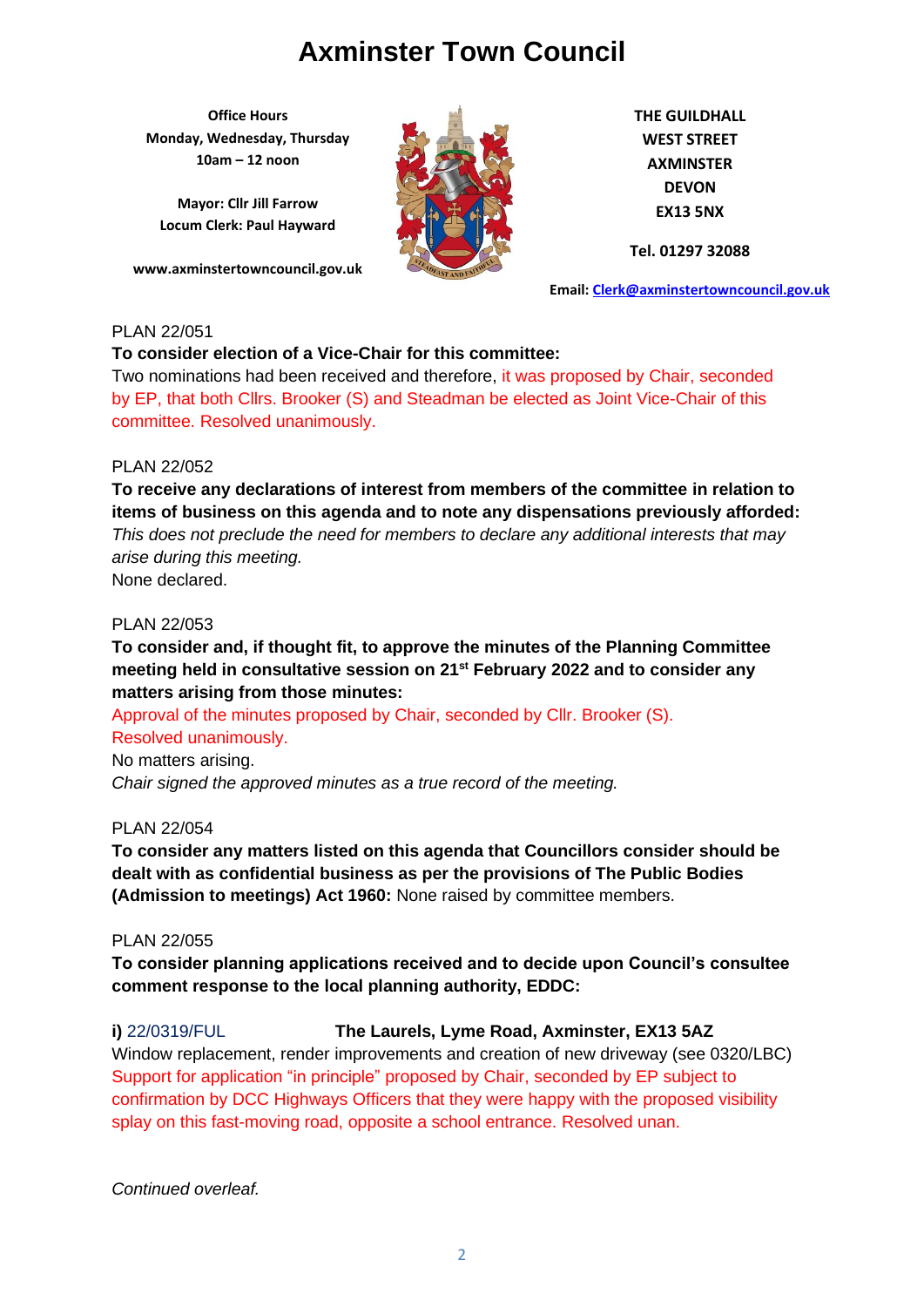**Office Hours Monday, Wednesday, Thursday 10am – 12 noon**

**Mayor: Cllr Jill Farrow Locum Clerk: Paul Hayward**

**www.axminstertowncouncil.gov.uk**



**THE GUILDHALL WEST STREET AXMINSTER DEVON EX13 5NX**

**Tel. 01297 32088**

**Email: [Clerk@axminstertowncouncil.gov.uk](file://///axm-svr-1/company/Templates/Clerk@axminstertowncouncil.gov.uk)**

# PLAN 22/055

**To consider planning applications received and to decide upon Council's consultee comment response to the local planning authority, EDDC (continued):**

**TEL:** 01297 3208 **ii)** 22/0354/PVJ **Arada Stoves, The Fireworks, Weycroft Avenue. EX13 5HU** Prior approval notification for solar panels on building roof. Support for application proposed by Chair, seconded by SBr*. "delighted to support as fully in accordance with Council's climate change aims and objectives"* Resolved unanimously.

# PLAN 22/056

**To consider planning applications advised by the Local Planning Authority (East Devon District Council) after the agenda publication and as shown on the supplementary agenda published (if applicable):**

**i)** 22/0283/AGR **Bagley Hill Farm, Lodge Lane, Axminster. EX13 5RT** Partial demolition, erection of new silage clamp adj. to existing buildings. Support for application proposed by Chair, seconded by EP. Resolved unanimously.

PLAN 22/057

**To note determinations/decisions on planning applications previously considered:** As listed on agenda.

### PLAN 22/058

# **To consider any planning correspondence:**

Correspondence had been received from a parishioner regarding flight noise over their property. Whilst sympathetic to their plight, members were unsure as to how the TC could assist the resident. Chair suggested that the correspondence be passed to FULL Council for further discussion. Noted.

### PLAN 22/059

**To consider any planning applications which are scheduled to be discussed at a forthcoming EDDC Planning Committee meeting and to consider whether the Town Council wishes to make further representation at that meeting:** None notified to Council.

*Continued overleaf.*